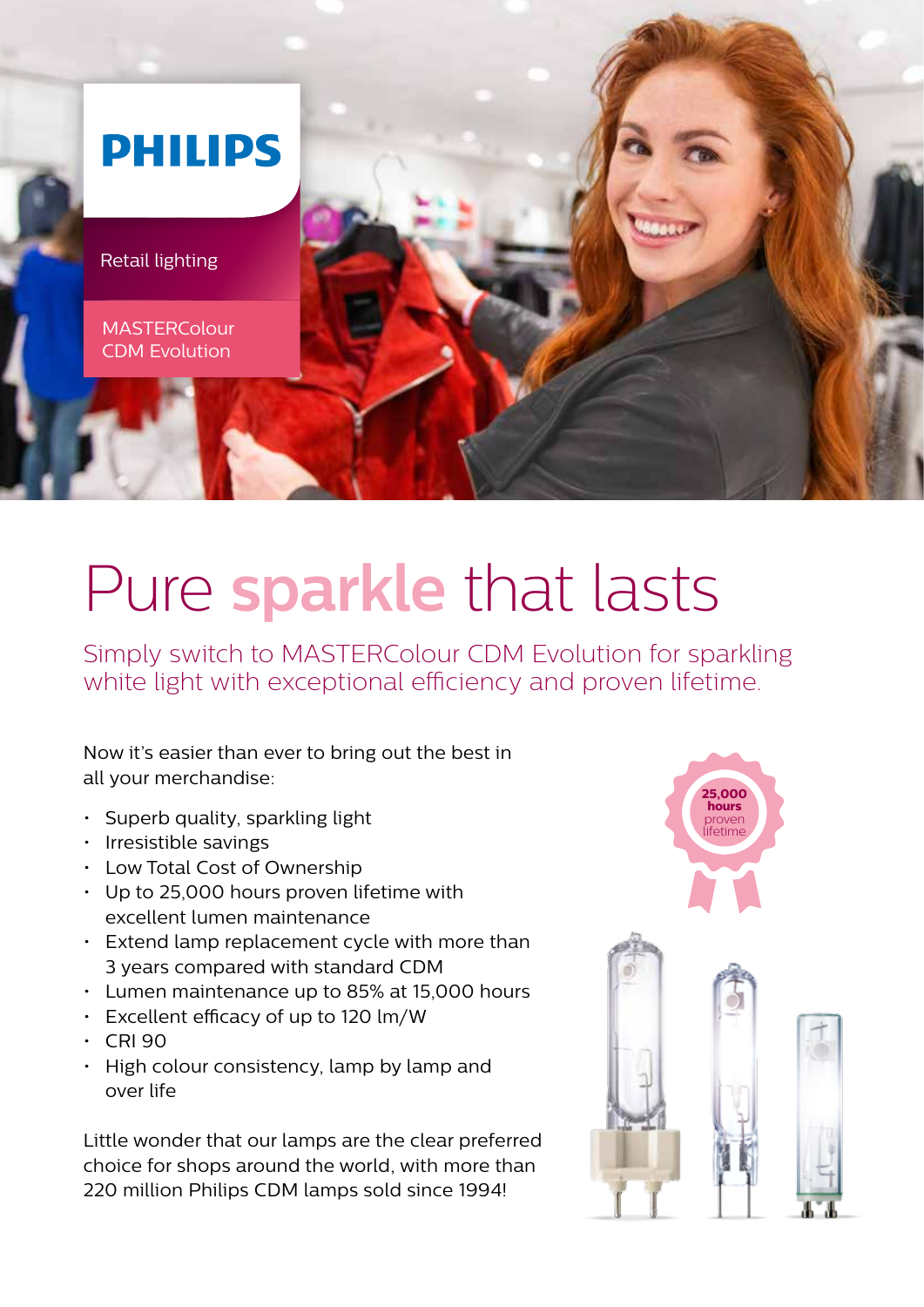## **Technical specifications**

## **Drivers**

| <b>Wattage Global</b> | Product<br>Code (GPC) /<br>12NC | <b>European Order</b><br>Code (EOC) | <b>Product Description</b>                     | Lifetime<br>at Tcmax<br>(in hrs) | <b>Tcase</b><br>(C) | start | Soft- Number Loop<br><b>MCB</b><br>(B16A) | through LxWxH | <b>Dimension</b><br>(in mm) | Plug-<br>and-<br><b>Power</b> |
|-----------------------|---------------------------------|-------------------------------------|------------------------------------------------|----------------------------------|---------------------|-------|-------------------------------------------|---------------|-----------------------------|-------------------------------|
|                       | <b>AspiraVision Compact</b>     |                                     |                                                |                                  |                     |       |                                           |               |                             |                               |
| 35W                   | 913700647966                    | 872790088525500                     | HID-AV C 35 / C CDM 220-240V 50/60Hz           | 40.000                           | 70                  | ✓     | 58                                        | ✓             | 188x82.7x34.5               |                               |
| 35W                   | 913700647666                    | 872790088524800                     | HID-AV C 35 /I CDM 220-240V 50/60Hz            | 40,000                           | 70                  | ✓     | 58                                        |               | 161,7x82,7x32,4             | $\checkmark$                  |
| 50W                   | 913700680266                    | 871829119324100                     | HID-AV C 50 /C CDM 220-240V 50/60Hz            | 40,000                           | 75                  | ✓     | 42                                        |               | 161,7x82,7x32,4             | $\checkmark$                  |
| 70W                   | 913700646666                    | 872790088522400                     | HID-AV C 70 /I CDM 220-240V 50/60Hz            | 40,000                           | 80                  | ✓     | 32                                        | ✓             | 188x82,7x34,5               |                               |
| 70W                   | 913700646966                    | 872790088523100                     | HID-AV C 70 / C CDM 220-240V 50/60Hz           | 40.000                           | 80                  | ✓     | 32                                        |               | 161,7x82,7x32,4             | ✓                             |
| 35-70W                | 913700684066                    | 871829123312100                     | HID-AV C 35-70 /I CDM 220-240V 50/60Hz         | 40.000                           | 70                  | ✓     | 58                                        |               | 161,7x82,7x32,4             | ✓                             |
| 35-70W                | 913700684166                    | 871829123314500                     | HID-AV C 35-70 / C CDM 220-240V 50/60Hz 40,000 |                                  | 70                  | ✓     | 58                                        | ✓             | 188x82,7x34,5               |                               |
|                       | 35-70W 913700683866             | 871829123310700                     | HID-AV C 35-70 /S CDM 220-240V 50/60Hz 40.000  |                                  | 80                  | ✓     | 42                                        | ✓             | 110x75x32                   |                               |
|                       | <b>PrimaVision Mini</b>         |                                     |                                                |                                  |                     |       |                                           |               |                             |                               |
| <b>20W</b>            | 913700696066                    | 871829167159600                     | HID-PV m 20 /S CDM HPF 220-230V<br>50/60Hz     | 40.000                           | 80                  |       | 24                                        |               | 97,3x43,3x30                |                               |
| <b>20W</b>            | 913700646266                    | 872790089060000                     | HID-PV m 20 /I CDM HPF 220-240V<br>50/60Hz     | 40,000                           | 80                  |       | 24                                        | ✓             | 234,7x49,4x34               |                               |
| 35W                   | 913700653666                    | 872790088341100                     | HID-PV m 35 /S CDM 220-240V 50/60Hz            | 40,000                           | 85                  |       | 24                                        |               | 97,3x43,3x30                |                               |
| 35W                   | 913700653566                    | 872790089164500                     | HID-PV m 35 /I CDM 220-240V 50/60Hz            | 40.000                           | 80                  |       | 24                                        | $\checkmark$  | 234.7x49.4x34               |                               |

50W 913700665966 871829111573100 HID-PV m 50 /S CDM 220-240V 50/60Hz 40,000 90 24 97x43,3x30,1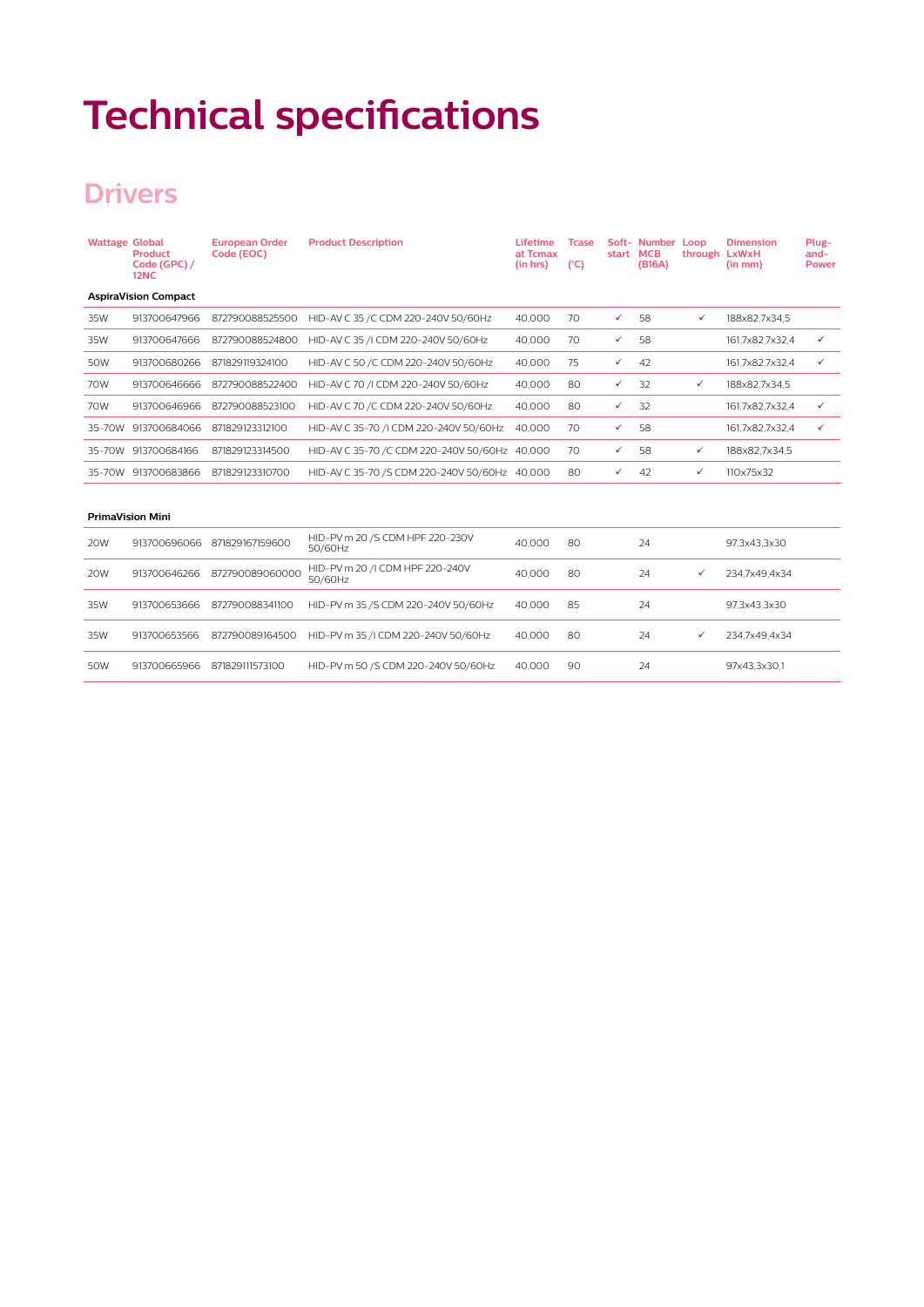| <b>Watt-</b><br>age | Global<br>Product<br>Code (GPC) /<br><b>12NC</b> | <b>European Order</b><br>Code (EOC) | <b>Product Description</b>             | <b>Lifetime</b><br>at Tcmax<br>(in hrs) | <b>Tcase</b><br>$(^{\circ}C)$ | Soft-<br>start | <b>Number</b><br><b>MCB</b><br>(B16A) | Loop<br>through | <b>Dimension</b><br><b>LxWxH</b><br>(in mm) | Plug-<br>and-<br><b>Power</b> |
|---------------------|--------------------------------------------------|-------------------------------------|----------------------------------------|-----------------------------------------|-------------------------------|----------------|---------------------------------------|-----------------|---------------------------------------------|-------------------------------|
|                     | <b>PrimaVision Compact</b>                       |                                     |                                        |                                         |                               |                |                                       |                 |                                             |                               |
| 35W                 | 913700652766                                     | 872790085962100                     | HID-PV C 35 /S CDM 220-240V 50/60Hz    | 40,000                                  | 80                            |                | 24                                    |                 | 109,6x74,4x32,2                             |                               |
| 35W                 | 913700653166                                     | 872790085973700                     | HID-PV C 35 /I CDM 220-240V 50/60Hz    | 40,000                                  | 75                            |                | 24                                    |                 | 188x82.7x34.5                               |                               |
| 35W                 | 913700652866                                     | 872790086554700                     | HID-PV C 35 /P CDM 220-240V 50/60Hz    | 40,000                                  | 80                            |                | 24                                    |                 | 106,4x71,6x29,6                             |                               |
| 35W                 | 913700662495                                     | 872790091643000                     | HID-PV C 35 /G CDM 220-240V 50/60Hz    | 40,000                                  | 75                            |                | 24                                    |                 | 188x82,7x34,5                               | ✓                             |
| 35W                 | 913700659795                                     | 872790091283800                     | HID-PV C 35 / GMF CDM 220-240V 50/60Hz | 40,000                                  | 75                            |                | 24                                    |                 | 188x82,7x34,5                               | ✓                             |
| 50W                 | 913700664966                                     | 872790093363500                     | HID-PV C 50 /S CDM 220-240V 50/60Hz    | 40,000                                  | 80                            |                | 24                                    |                 | 109,6x74,4x32,2                             |                               |
| 50W                 | 913700665166                                     | 872790093365900                     | HID-PV C 50 /I CDM 220-240V 50/60Hz    | 40,000                                  | 75                            |                | 24                                    |                 | 188x82,7x34,5                               |                               |
| 50W                 | 913700665066                                     | 872790094338200                     | HID-PV C 50 /P CDM 220-240V 50/60Hz    | 40,000                                  | 80                            |                | 24                                    |                 | 106.4x71.6x29.6                             |                               |
| 70W                 | 913700652966                                     | 872790085974400                     | HID-PV C 70 /S CDM 220-240V 50/60Hz    | 40,000                                  | 80                            |                | 20                                    |                 | 109,6x74,4x32,2                             |                               |
| 70W                 | 913700653266                                     | 872790085988100                     | HID-PV C 70 /I CDM 220-240V 50/60Hz    | 40,000                                  | 75                            |                | 20                                    |                 | 188x82,7x34,5                               |                               |
| 70W                 | 913700653066                                     | 872790086553000                     | HID-PV C 70 /P CDM 220-240V 50/60Hz    | 40,000                                  | 80                            |                | 20                                    |                 | 106,4x71,6x29,6                             |                               |
| 70W                 | 913700659695                                     | 872790091299900                     | HID-PV C 70 / GMF CDM 220-240V 50/60Hz | 40,000                                  | 75                            |                | 20                                    |                 | 188x82,7x34,5                               | ✓                             |

#### **PrimaVision Twin**

| 35W | 913700656866 | 872790089572800              | HID-PV C 2x35 /S CDM 220-240V 50/60Hz               | 40.000 | -70 | 14  | 135x75x32 |
|-----|--------------|------------------------------|-----------------------------------------------------|--------|-----|-----|-----------|
| 35W |              | 913700656466 872790089704300 | HID-PV C 2x35 /I CDM 220-240V 50/60Hz<br>SOFT START | 40,000 | 85  | 20  | 245x94x35 |
| 70W | 913700641896 | 872790084579200              | HID-PV C 2x70 /S CDM 220-240V 50/60Hz               | 40.000 | -80 | 10  | 165x90x32 |
| 70W | 913700641996 | 872790084580800              | HID-PV C 2x70 /I CDM 220-240V<br>SOFT START         | 40,000 | 75  | -14 | 245x94x35 |

#### **Drivers**

- /S Standard Built in the luminaire
- /I Independent Placed on the ceiling
- /P PCB Version

/C - Plug-and-Power (Connector) - Connector Version

/G - Plug-and-Power - Main Side - No Cable

/GM - Plug-and-Power - Main Side - 1,0m vinyl cable H05VV-F, GST18i3 male (black) connector (Pre-cabled) - Lamp Side - 0,5m neoprene cable H05RN-F, ST18i3 non-latch (black) connector

(Pre-cabled) - Lamp Side - 0,5m silicon cable H05SS-F, ST18i3 latch connector<br>
/GM - Plug-and-Power - Main Side - 1,0m vinyl cable H05VV-F, GST18i3 male (black) conn<br>
(Pre-cabled) - Lamp Side - 0,5m neoprene cable H05RN-F, /GMF - Plug-and-Power - Main Side - 2,5m vinyl cable H05VV-F, Euro plug (grounded 90 degree, S4) connector (Pre-cabled) - Lamp Side - 0,5m silicon cable H05SS-F, ST18i3 latch connector